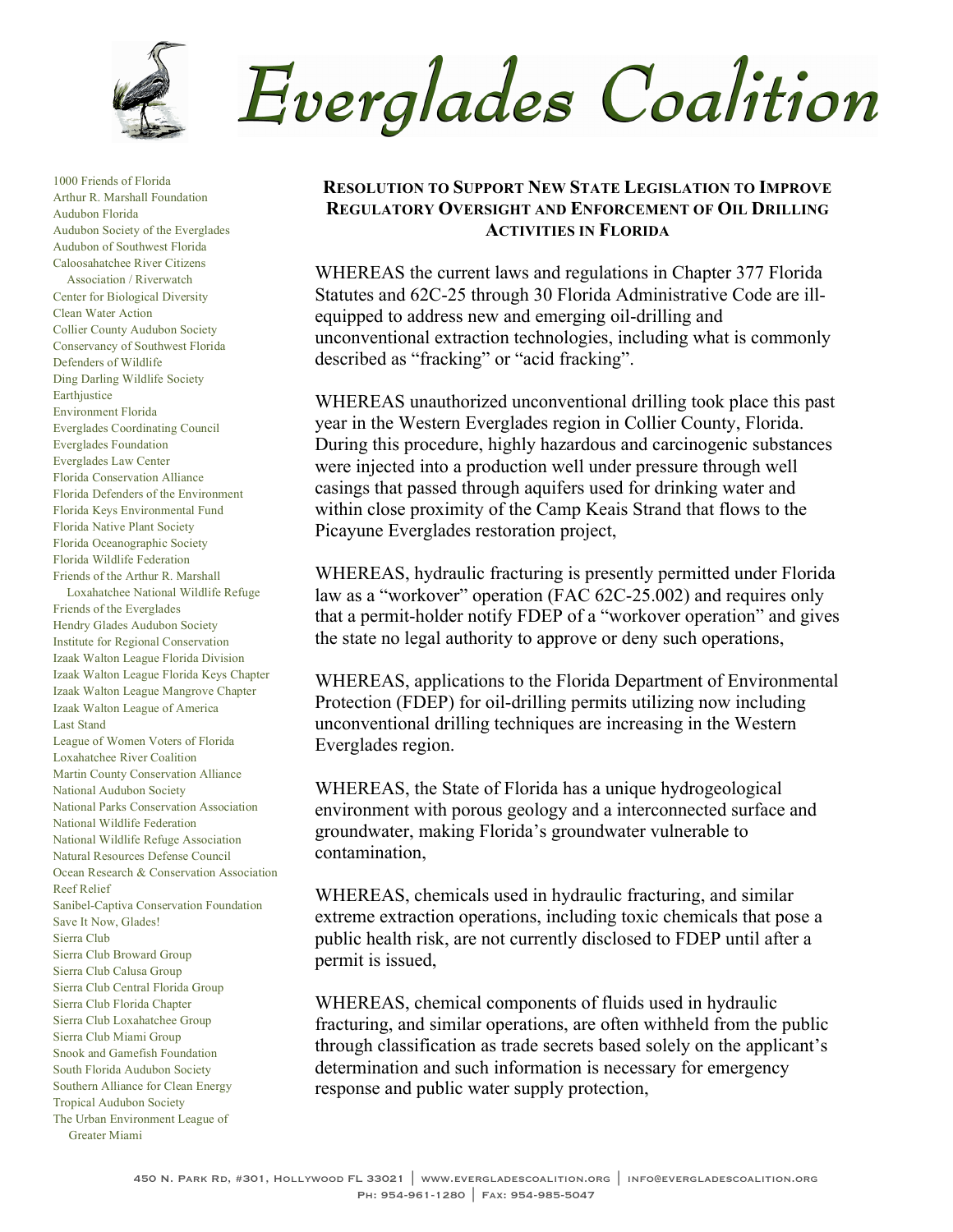WHEREAS, current law does not require applicant to be fully financially responsible for any site remediation necessary and bonding amounts are insufficient, allowing an applicant to purchase a blanket bond for up to 10 extraction wells,

WHEREAS, an applicant is not required to provide FDEP with its well records, such as pressure logs that could indicate leakage in a well,

WHEREAS, abandoned and improperly plugged drilling holes in the vicinity of newly proposed drilling or injection wells present another means of contaminating drinking water but are not currently considered when permits are issued,

WHEREAS, FDEP after issuing a drilling permit has no authority to access or examine a drilling site without the land owner and well operator's permission to investigate, enforce, and remediate possible violations,

WHEREAS, the State of Florida has not assessed the risks of hydraulic fracturing and similar unconventional drilling and extraction technologies to assess potential impacts to important wildlife and water resources as well as to Everglades restoration,

WHEREAS, permit applications for thousands of acres of oil and gas exploration are being considered in southwest Florida which may result in future oil drilling within the Everglades,

## THEREFORE, BE IT RESOLVED:

The Everglades Coalition, with 56 organizations dedicated to protecting and restoring America's Everglades, asks the Florida Legislature to pass legislation in its 2015 regular session to properly regulate hydraulic fracturing and other similar unconventional oil extraction techniques.

The Everglades Coalition asks for legislation which will require:

- the applicant to apply for a new permit to utilize technologies similar to, and including, hydraulic fracturing;
- the applicant to disclose to FDEP in advance all chemicals it will be injecting, including quantities and concentrations;
- a waste disposal plan stating where and how wastewater will be disposed of;
- the applicant post a sufficient bond prior to construction of each well and that includes language to hold the operator responsible for any and all remediation;
- the applicant to provide FDEP with pressure logs, a stimulation record, and a list of water sources used;
- the applicant to include a map of boreholes in a project area and address those that are near to the drilling site; to establish limits on how close a well may be to an existing borehole unless bore hole is plugged to current plugging and abandonment standards;
- the applicant to pay a drilling fee which will be used by FDEP to monitor extraction projects for environmental violations;
- the applicant to allow FDEP to access and inspect oil-drilling sites for compliance to permits; and